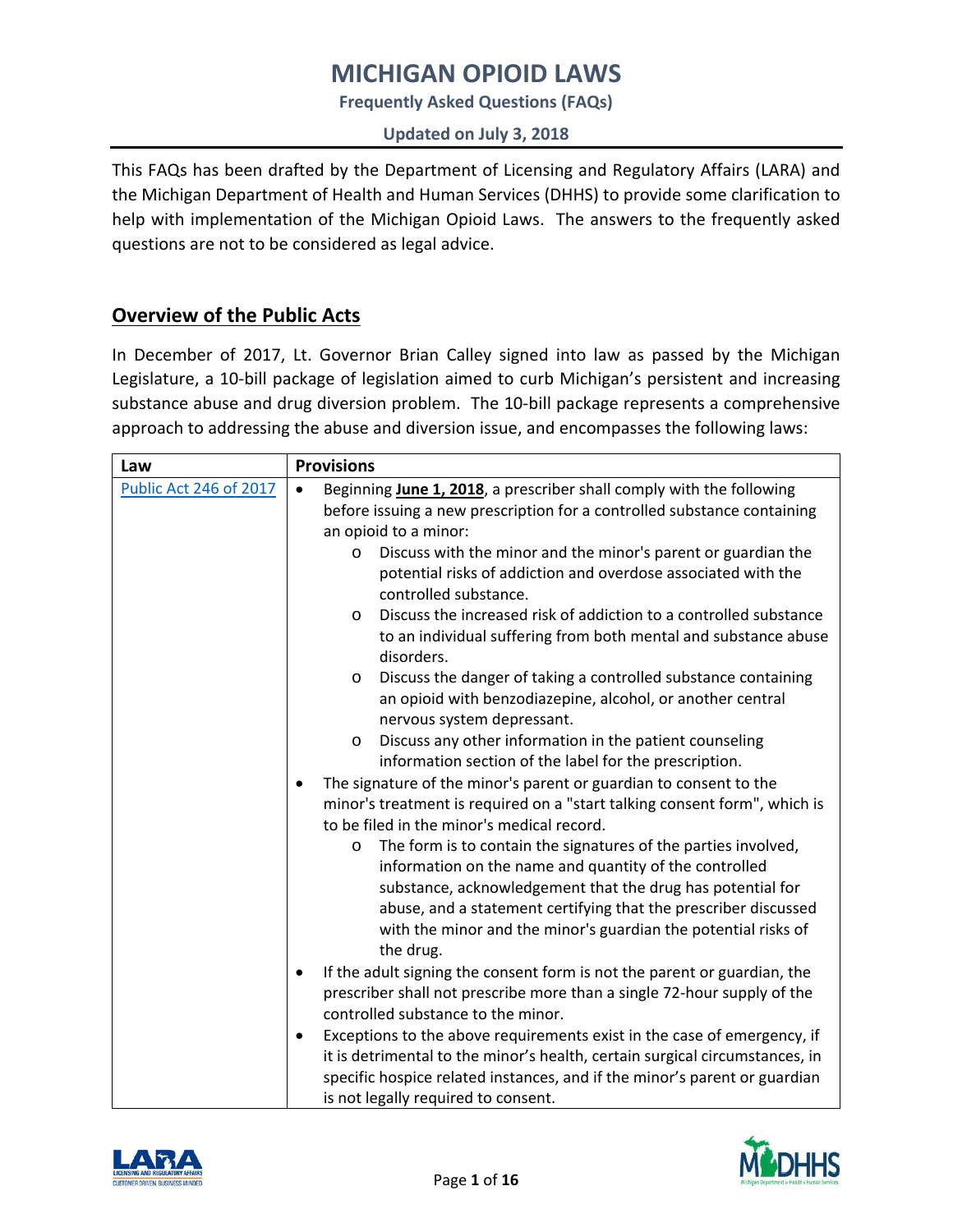**Frequently Asked Questions (FAQs)**

### **Updated on July 3, 2018**

|                        | $\bullet$ | Beginning June 1, 2018, before an opioid is prescribed to a patient, a                                      |
|------------------------|-----------|-------------------------------------------------------------------------------------------------------------|
|                        |           | prescriber shall provide the following information:                                                         |
|                        |           | The dangers of opioid addiction.<br>O                                                                       |
|                        |           | How to properly dispose of an expired, unused, or unwanted<br>$\circ$                                       |
|                        |           | controlled substance.                                                                                       |
|                        |           | That the delivery of a controlled substance is a felony under<br>O                                          |
|                        |           | Michigan Law.                                                                                               |
|                        |           | If the patient is pregnant or is a female of reproductive age, the<br>$\circ$                               |
|                        |           | short and long-term effects of exposing a fetus to an opioid,                                               |
|                        |           | including but not limited to neonatal abstinence syndrome.                                                  |
|                        |           | After providing the information described above, the prescriber shall                                       |
|                        |           | obtain the signature of the patient or the patient's representative on a                                    |
|                        |           | start talking consent form as described by section (4) of PA 246 of 2017                                    |
|                        |           | The signed form shall be kept in the patient's medical record.                                              |
|                        |           | The requirement does not apply if the controlled substance is<br>$\circ$                                    |
|                        |           | prescribed for inpatient use.<br>Finally, the legislation provides sanctions for prescribers for failing to |
|                        |           | inform minors and their guardians of the risks of opioid abuse.                                             |
|                        |           | A sample form can be found on the DHHS website, under the Prescribers                                       |
|                        |           | Section: www.michigan.gov/stopoverdoses.                                                                    |
| Public Act 247 of 2017 | $\bullet$ | Except as otherwise provided by rule, beginning March 31, 2018, a                                           |
|                        |           | licensed prescriber shall not prescribe a controlled substance listed in                                    |
|                        |           | Schedules 2-5 unless the prescriber has a bona fide prescriber-patient                                      |
|                        |           | relationship with the patient. ** PLEASE NOTE THE EFFECTIVE DATE FOR                                        |
|                        |           | THE BONA FIDE RELATIONSHIP REQUIREMENT HAS BEEN MOVED                                                       |
|                        |           | BACK, PURSUANT TO PUBLIC ACT 101 OF 2018, TO MARCH 31, 2019,                                                |
|                        |           | OR, IF RULES ARE PROMULGATED FOR CIRCUMSTANCES WARRANTING                                                   |
|                        |           | AN ALTERNATIVE TO THE BONA FIDE REQUIREMENT PRIOR TO MARCH                                                  |
|                        |           | 31, 2019, THE DATE ON WHICH RULES ARE PROMULGATED.                                                          |
|                        | ٠         | If the prescriber provides a controlled substance, the prescriber shall                                     |
|                        |           | provide follow-up care to the patient to monitor the efficacy of the use                                    |
|                        |           | of the controlled substance as a treatment of the patient's medical                                         |
|                        |           | condition.                                                                                                  |
|                        |           | If the prescriber is unable to provide follow-up care, they shall refer the                                 |
|                        |           | patient to the patient's primary care provider for follow-up care, or if a                                  |
|                        |           | primary care provider does not exist, another licensed prescriber who is                                    |
|                        |           | geographically accessible to the patient.                                                                   |
|                        | ٠         | The legislation defines a bona fide prescriber-patient relationship as                                      |
|                        |           | treatment or a counseling relationship between a prescriber and a                                           |
|                        |           | patient in which both of the following are present:                                                         |
|                        |           | The prescriber has reviewed the patient's medical or clinical<br>O                                          |
|                        |           | records and completed a full assessment of the patient's medical                                            |
|                        |           | history and current medical condition, including a relevant                                                 |
|                        |           | medical evaluation of the patient conducted in person or via                                                |
|                        |           | telehealth.                                                                                                 |



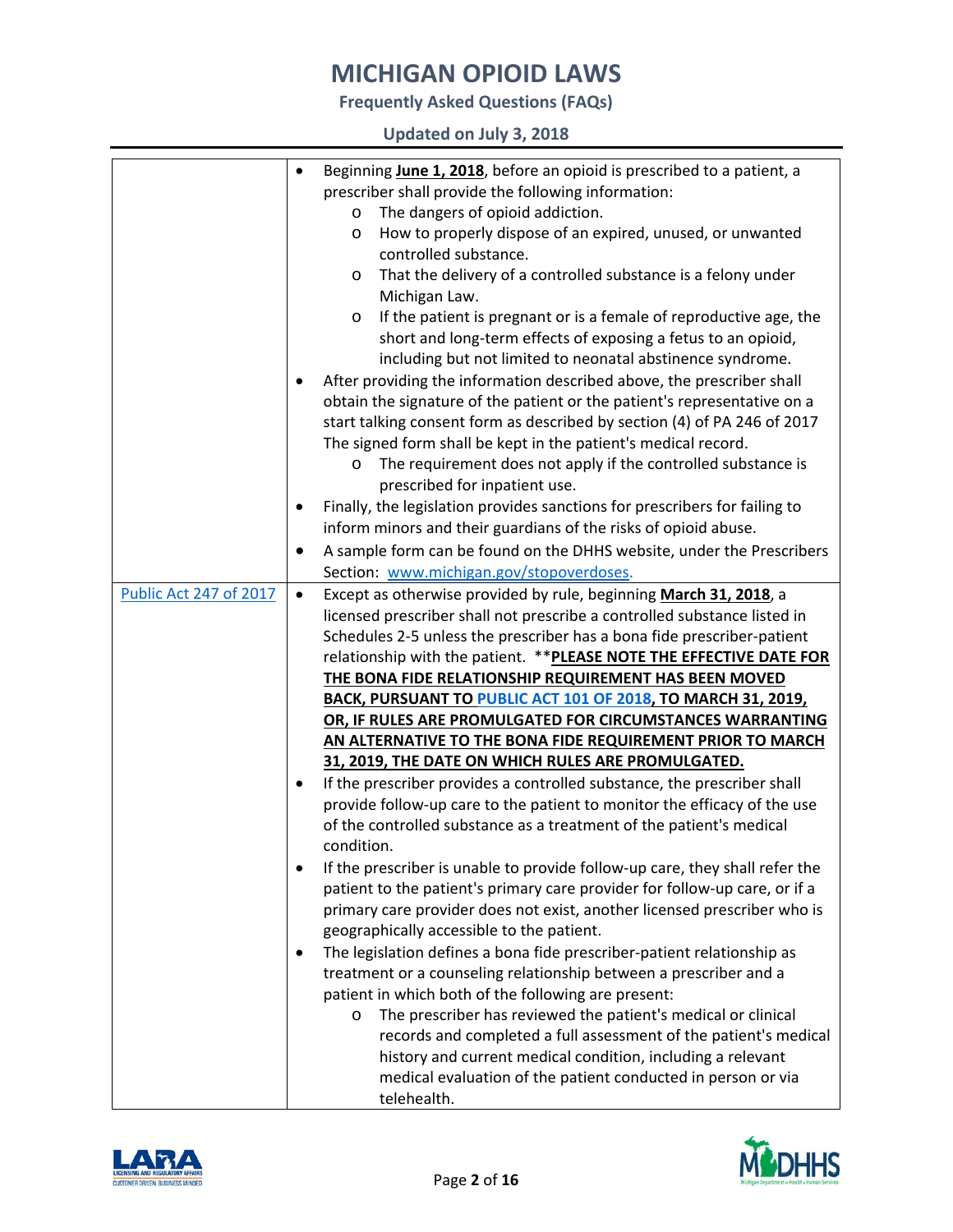**Frequently Asked Questions (FAQs)**

**Updated on July 3, 2018**

|                        |           | The prescriber has created and maintained records of the<br>$\circ$<br>patient's condition in accordance with medically accepted<br>standards.<br>By December 27, 2018, LARA, in consultation with the Michigan Boards<br>of Medicine, Osteopathic Medicine and Surgery, Dentistry, Podiatric<br>Medicine, Optometry, Nursing, and the Michigan Task Force on<br>Physician Assistants, may promulgate rules describing circumstances<br>under which a bona fide prescriber-patient relationship is not required<br>for purposes of prescribing a Schedule 2 to 5 controlled substance. The<br>rules may also include an alternative requirement for prescribing a<br>Schedule 2 to 5 controlled substance when a bona fide prescriber-<br>patient relationship is not required by the rules promulgated above.<br>Finally, the legislation provides terms for sanction for violating the bona<br>fide relationship requirements. |
|------------------------|-----------|----------------------------------------------------------------------------------------------------------------------------------------------------------------------------------------------------------------------------------------------------------------------------------------------------------------------------------------------------------------------------------------------------------------------------------------------------------------------------------------------------------------------------------------------------------------------------------------------------------------------------------------------------------------------------------------------------------------------------------------------------------------------------------------------------------------------------------------------------------------------------------------------------------------------------------|
| Public Act 248 of 2017 | $\bullet$ | Beginning June 1, 2018, before prescribing or dispensing to a patient a<br>controlled substance in a quantity that exceeds a 3-day supply, a                                                                                                                                                                                                                                                                                                                                                                                                                                                                                                                                                                                                                                                                                                                                                                                     |
|                        |           | licensed prescriber shall obtain and review a MAPS report concerning<br>that patient. The requirement does not apply in any of the following<br>circumstances:<br>If the dispensing occurs in a hospital or a freestanding surgical<br>$\circ$<br>outpatient facility and the controlled substance is administered<br>to the patient in the hospital or facility.<br>If the patient is an animal, the dispensing occurs in a veterinary<br>$\circ$<br>hospital or clinic, and the controlled substance is administered<br>to the animal in that hospital or clinic.<br>If the controlled substance is prescribed by a licensed prescriber<br>$\circ$<br>who is a veterinarian and the controlled substance will be<br>dispensed by a pharmacist.<br>Beginning June 1, 2018, before prescribing or dispensing a controlled                                                                                                        |
| Public Act 249 of 2017 | $\bullet$ | substance to a patient, a licensed prescriber shall register with MAPS.<br>Contains many of the provisions of the other bills, as it is being used as a                                                                                                                                                                                                                                                                                                                                                                                                                                                                                                                                                                                                                                                                                                                                                                          |
|                        |           | vehicle to correct conflicts in statute created by the package of bills<br>being passed.<br>The bill contains the bona fide prescriber-patient relationship<br>$\circ$<br>language of SB 270.<br>The bill contains the MAPS report review language for<br>O<br>prescribers contained in SB 166, as well as SB 166's language<br>regarding mandatory registration with MAPS for prescribers.<br>Provides penalties for violation of the following:<br>Beginning March 31, 2019 (or if rules are promulgated before<br>O<br>then for alternatives to the bona fide relationship, the date on<br>which rules are promulgated), prescribers failing to adhere to<br>the bona fide prescriber-patient relationship requirements.<br>Beginning June 1, 2018, prescribers failing to obtain and review<br>O                                                                                                                             |
|                        |           | a MAPS report, when required, prior to prescribing or dispensing                                                                                                                                                                                                                                                                                                                                                                                                                                                                                                                                                                                                                                                                                                                                                                                                                                                                 |



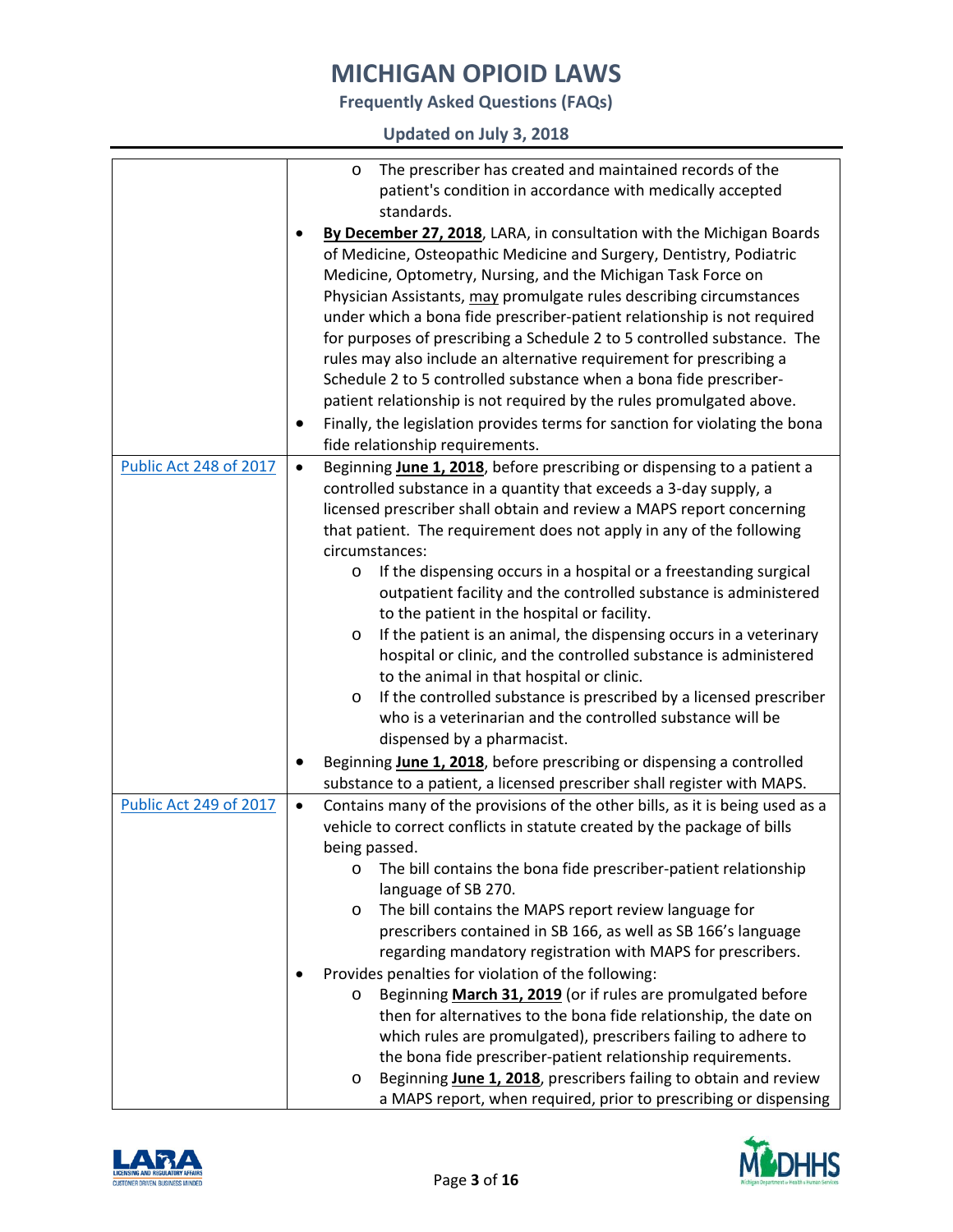**Frequently Asked Questions (FAQs)**

**Updated on July 3, 2018**

|                        |           | to a patient a controlled substance in a quantity that exceeds a<br>3-day supply.                                                                                                                                                                                                                                                                                                                                                                                                                                                                                                                                                                            |
|------------------------|-----------|--------------------------------------------------------------------------------------------------------------------------------------------------------------------------------------------------------------------------------------------------------------------------------------------------------------------------------------------------------------------------------------------------------------------------------------------------------------------------------------------------------------------------------------------------------------------------------------------------------------------------------------------------------------|
|                        |           | Beginning June 1, 2018, prescribers failing to register with MAPS<br>O<br>prior to prescribing or dispensing a controlled substance to a<br>patient.<br>Beginning June 1, 2018, prescribers failing to provide minors,<br>O<br>and their parents or guardians, with proper education regarding<br>the risks of opioid abuse.                                                                                                                                                                                                                                                                                                                                 |
|                        |           | Beginning June 1, 2018, if the department has a reasonable basis to                                                                                                                                                                                                                                                                                                                                                                                                                                                                                                                                                                                          |
|                        |           | believe that a prescriber has failed to obtain and review a MAPS report<br>before prescribing or dispensing to a patient a controlled substance in a<br>quantity that exceeds a 3-day supply, or if the department has a<br>reasonable basis to believe that before prescribing or dispensing a<br>controlled substance to a patient a licensed prescriber has failed to<br>register with MAPS, the department is not required to conduct an<br>investigation and may issue a letter to the licensee notifying the licensee<br>that he or she may be in violation of statute. A letter issued under this<br>section is not considered a disciplinary action. |
| Public Act 250 of 2017 | $\bullet$ | Requires a health professional licensee or registrant that treats a patient                                                                                                                                                                                                                                                                                                                                                                                                                                                                                                                                                                                  |
|                        |           | for an opioid-related overdose to provide that patient with information                                                                                                                                                                                                                                                                                                                                                                                                                                                                                                                                                                                      |
|                        |           | regarding Substance Use Disorder Services.                                                                                                                                                                                                                                                                                                                                                                                                                                                                                                                                                                                                                   |
|                        | ٠         | For resources and additional information go to the DHHS website:                                                                                                                                                                                                                                                                                                                                                                                                                                                                                                                                                                                             |
|                        |           | www.michigan.gov/stopoverdoses.                                                                                                                                                                                                                                                                                                                                                                                                                                                                                                                                                                                                                              |
|                        | ٠         | <b>Effective March 27, 2018.</b>                                                                                                                                                                                                                                                                                                                                                                                                                                                                                                                                                                                                                             |
|                        |           |                                                                                                                                                                                                                                                                                                                                                                                                                                                                                                                                                                                                                                                              |
| Public Act 251 of 2017 | $\bullet$ |                                                                                                                                                                                                                                                                                                                                                                                                                                                                                                                                                                                                                                                              |
|                        |           | Beginning July 1, 2018, if a prescriber is treating a patient for acute pain,<br>that the prescriber shall not prescribe the patient more than a 7-day                                                                                                                                                                                                                                                                                                                                                                                                                                                                                                       |
|                        |           | supply of an opioid within a 7-day period.                                                                                                                                                                                                                                                                                                                                                                                                                                                                                                                                                                                                                   |
|                        |           | Beginning March 27, 2018, a pharmacist, consistent with federal law and                                                                                                                                                                                                                                                                                                                                                                                                                                                                                                                                                                                      |
|                        |           | regulations on the partial filling of a controlled substance included in                                                                                                                                                                                                                                                                                                                                                                                                                                                                                                                                                                                     |
|                        |           | Schedule 2, may partially fill in increments, a prescription for a                                                                                                                                                                                                                                                                                                                                                                                                                                                                                                                                                                                           |
|                        |           | controlled substance included in Schedule 2.                                                                                                                                                                                                                                                                                                                                                                                                                                                                                                                                                                                                                 |
| Public Act 252 of 2017 | $\bullet$ | Adds the dispensing of a controlled substance at a veterinary hospital or<br>clinic that administers the controlled substance to an animal that is an<br>inpatient, to the following list of exemptions for MAPS reporting<br>requirements:                                                                                                                                                                                                                                                                                                                                                                                                                  |
|                        |           | A hospital.<br>O                                                                                                                                                                                                                                                                                                                                                                                                                                                                                                                                                                                                                                             |
|                        |           | A health facility or agency if the controlled substance is<br>O<br>dispensed by a dispensing prescriber in a quantity adequate to<br>treat the patient for not more than 48 hours.                                                                                                                                                                                                                                                                                                                                                                                                                                                                           |
|                        | ٠         | Provides that before dispensing or prescribing buprenorphine or a drug                                                                                                                                                                                                                                                                                                                                                                                                                                                                                                                                                                                       |
|                        |           | containing buprenorphine or methadone to a patient in a substance                                                                                                                                                                                                                                                                                                                                                                                                                                                                                                                                                                                            |
|                        |           | disorder program, the prescriber shall obtain and review a MAPS report                                                                                                                                                                                                                                                                                                                                                                                                                                                                                                                                                                                       |
|                        |           | on the patient.                                                                                                                                                                                                                                                                                                                                                                                                                                                                                                                                                                                                                                              |
|                        | ٠         | A prescriber shall report data to MAPS if federal law does not prohibit                                                                                                                                                                                                                                                                                                                                                                                                                                                                                                                                                                                      |



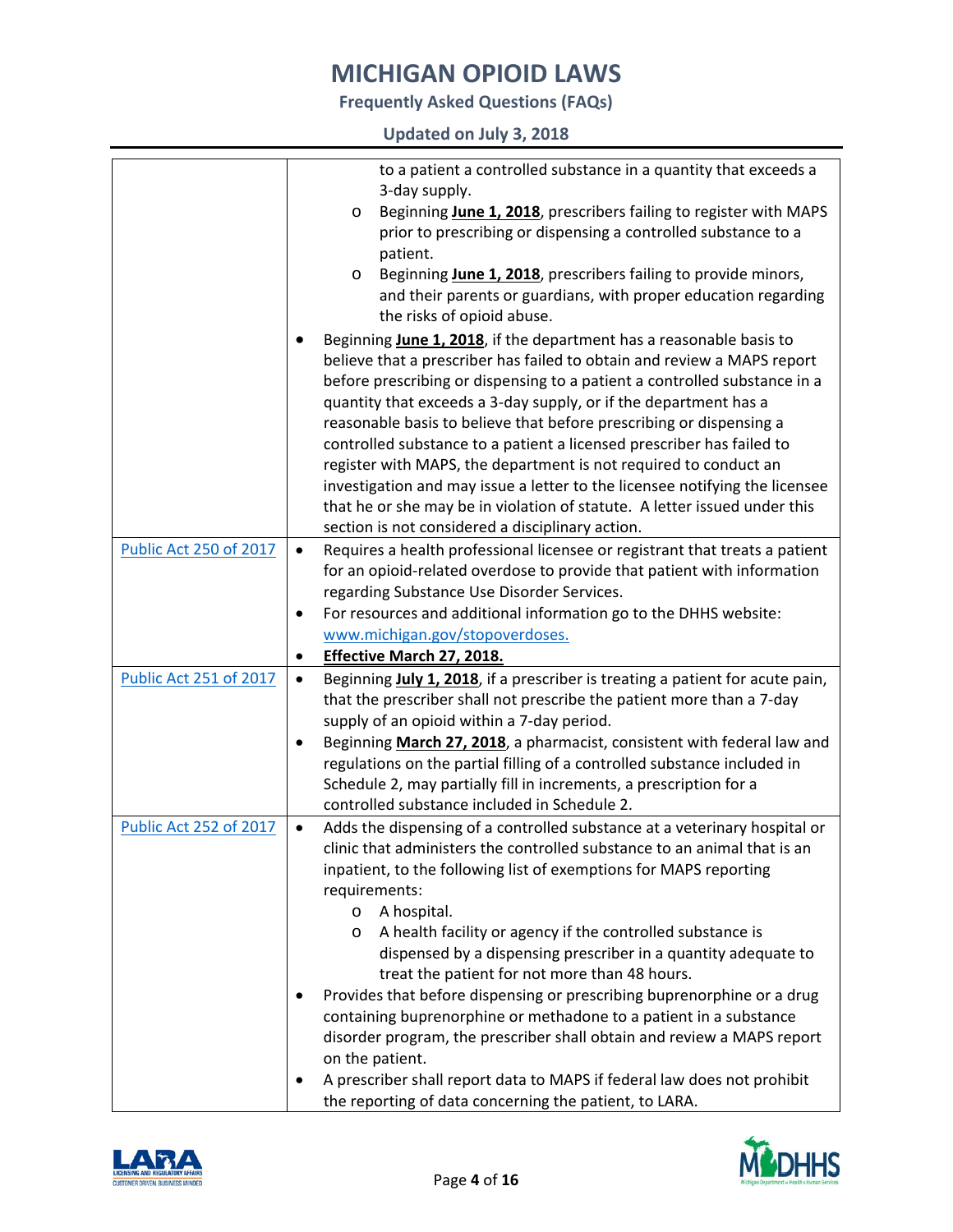**Frequently Asked Questions (FAQs)**

#### **Updated on July 3, 2018**

|                               | $\bullet$ | R 338.3162E is rescinded from the pharmacy rules, and deals with          |
|-------------------------------|-----------|---------------------------------------------------------------------------|
|                               |           | exemptions to MAPS reporting requirements.                                |
|                               |           | <b>Effective March 27, 2018</b>                                           |
| <b>Public Act 253 of 2017</b> | $\bullet$ | Amends the Social Welfare Act to provide that an eligible individual can  |
|                               |           | receive medically necessary treatment for opioid abuse. The bill codifies |
|                               |           | coverage by Michigan's Medicaid program for detox programs.               |
|                               |           | Effective March 27, 2018.                                                 |
| Public Act 254 of 2017        | $\bullet$ | Requires PDOAC, by July 1, 2018, to develop or adopt for the              |
|                               |           | Department of Education, recommendations for the instruction of pupils    |
|                               |           | on the dangers of prescription opioid drug abuse.                         |
| <b>Public Act 255 of 2017</b> | $\bullet$ | By July 1, 2019, the Department of Education shall make available to      |
|                               |           | school districts the model program of instruction on the dangers of       |
|                               |           | prescription opioid drug abuse, developed or adopted by the               |
|                               |           | Prescription Drug and Opioid Abuse Commission (PDOAC).                    |
|                               | ٠         | Beginning in the 2019-2020 School Year, the Department of Education       |
|                               |           | shall ensure that the state model of academic standards for health        |
|                               |           | education includes instruction on prescription opioid drug abuse,         |
|                               |           | including at least the PDOAC recommendations.                             |

## **FAQs Section**

#### **[Public Act 246 of 2017](http://www.legislature.mi.gov/documents/2017-2018/publicact/pdf/2017-PA-0246.pdf) – Start Talking Form:**

- *1. Will a form be developed to provide guidance on compliance for the new opioid education requirements related to implementing the Start Talking Form, and opioid disclosure form, required by Public Act 246 of 2017?*
	- a. The Department of Health and Human Services (DHHS) and Licensing and Regulatory Affairs (LARA) worked with various health care providers and stakeholders in developing a single page form that can be used to meet the requirements of this new law. This new form can be found under the "Prescribers" tab at the DHHS website: [www.michigan.gov/stopoverdoses.](http://www.michigan.gov/stopoverdoses)

#### *2. Is a provider required to use the state's form?*

- a. No, but the provider will have to use a similar form that is saved to the patient's medical record and complies with the requirements of Public Act 246 of 2017.
- *3. Can a provider use the state's form as a template and create a form that can be used electronically?* 
	- a. Yes, however both DHHS and LARA recommend that a provider reach out to their legal counsel and/or health care association to make sure the form meets the requirements of the law.



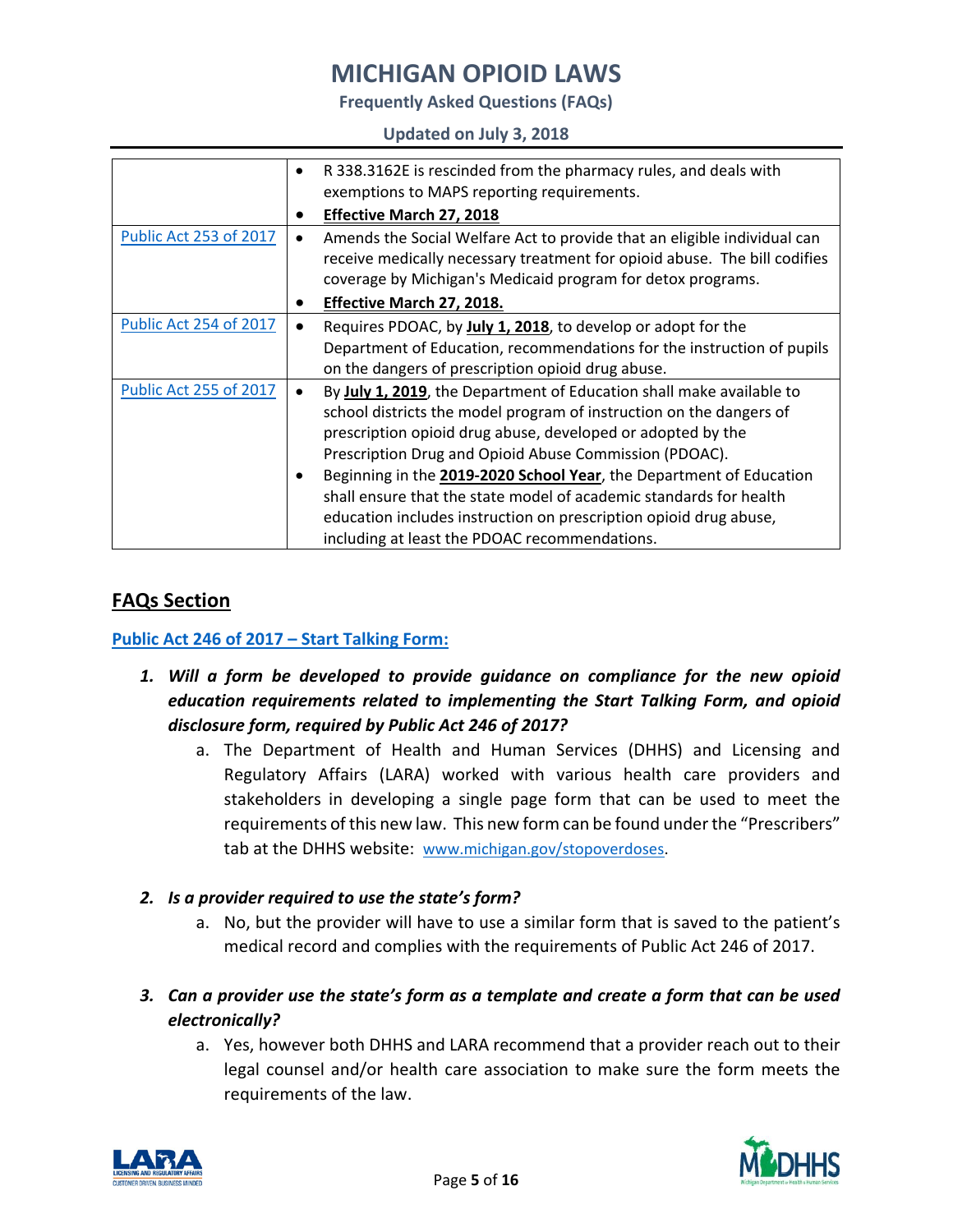**Frequently Asked Questions (FAQs)**

**Updated on July 3, 2018**

#### *4. Will the state's form be in other languages?*

- a. Yes, in addition to English, the form will be available in Spanish and Arabic.
- *5. Can a prescriber delegate the task of providing a patient with the opioid education requirements of Public Act 246 of 2017 to another health professional?*
	- a. Pursuant to [MCL 333.16215](http://www.legislature.mi.gov/(S(kv542z2xcc23sf1cmtfluydx))/mileg.aspx?page=getobject&objectName=mcl-333-16215) a prescriber could potentially delegate the responsibility of providing opioid risk education for a patient to another licensed or unlicensed health professional, provided that health professional has sufficient training and background.
	- b. Please note that not all prescribers as defined under the Public Health Code have the ability to delegate under the delegation provision of [MCL 333.16215.](http://www.legislature.mi.gov/(S(kv542z2xcc23sf1cmtfluydx))/mileg.aspx?page=getobject&objectName=mcl-333-16215)

### **6.** *Can a prescriber delegate to another licensed health professional the signing of the form on behalf of the licensed prescriber at the point of discharge of the patient?*

- a. Yes. Pursuant to [MCL 333.16215](http://www.legislature.mi.gov/(S(kv542z2xcc23sf1cmtfluydx))/mileg.aspx?page=getobject&objectName=mcl-333-16215) this is allowed.
- b. Please note that not all prescribers as defined under the Public Health Code have the ability to delegate under the delegation provision of [MCL 333.16215.](http://www.legislature.mi.gov/(S(kv542z2xcc23sf1cmtfluydx))/mileg.aspx?page=getobject&objectName=mcl-333-16215)

## *7. How often must practitioners provide opioid education to patients as required in Public Act 246 of 2017?*

- a. This requirement applies to both minors and adult patients who are being prescribed an opioid beginning June 1, 2018. If a minor or adult patient is currently receiving any opioid prior to June 1, 2018 this form would not need to be completed for that specific prescription, as the requirements do not apply retroactively.
- b. Please note, practitioners should provide minor patients with the required opioid education and start talking form prior to issuing the first prescription, in a course of treatment, for a controlled substance that is an opioid. Continuation of the established previous therapy does not require a new form. The law does not define "course of treatment" so it will be up to the provider to determine and use his/her professional medical/clinical judgement and document appropriately. Also, change in dosage of the same opioid for the minor patient, a new start talking form would not be needed.
- c. Practitioners treating, on or after June 1, 2018, an adult patient with an opioid would need to provide the opioid education and start talking form prior to prescribing or dispensing the opioid to the patient. However, if the prescriber needs to change the dosage or issue a new opioid for the same adult patient after



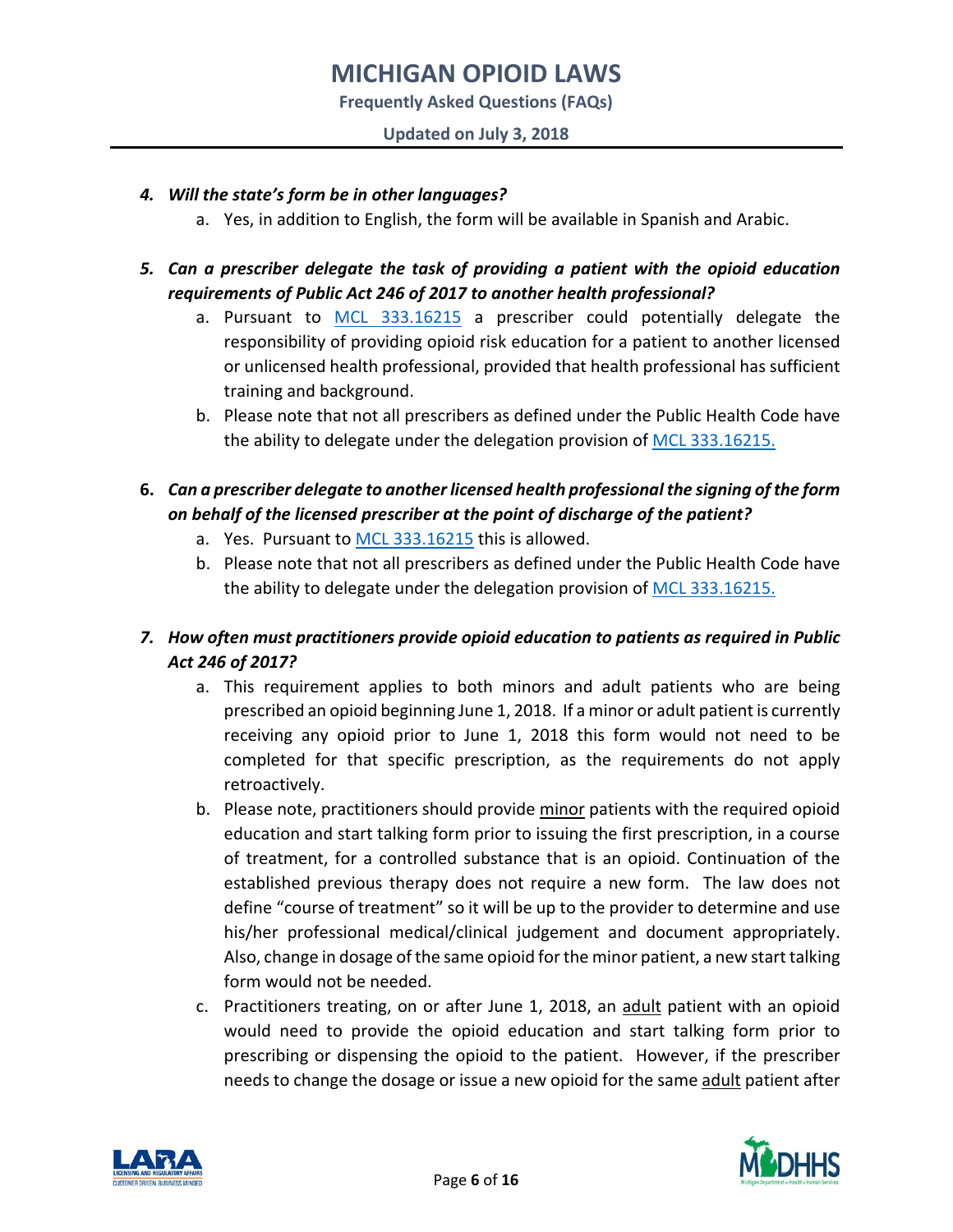**Frequently Asked Questions (FAQs)**

the initial start talking form has been signed and the opioid education provided, a new form would not need to be completed.

- d. If a minor or adult patient has been on an opioid prior to June 1, 2018 and the prescriber decides to change the minor or adult patient's opioid to a **new** opioid, then the prescriber would need to provide the opioid education and complete the start talking form accordingly prior to prescribing or dispensing the drug to the patient. The completed form would need to be saved to the patient's medical file.
- e. It is important to note that the spirit and intent of the law is for prescribers to provide education around the risks of taking an opioid so their patients, regardless of age (minor or adult) know about the dangers and risks involved in taking these drugs while treating their condition.

## *8. Does the Start Talking Form have to be completed for inpatient administration of an opioid drug?*

- a. No, for inpatient as well as outpatient surgical procedures, the form does not have to be completed given that the opioid is being administered while the patient is at the facility. For example, **administration** of the opioid for **inpatient** stay within, but not limited to, a hospital, freestanding surgical outpatient facility, skilled nursing facility, hospice, homes for aged, etc.
- b. With regard to minor patients, please refer to the PA 246 of 2017, [Section](http://www.legislature.mi.gov/(S(j1dqxs0bqznjhwpha5joynpk))/mileg.aspx?page=getObject&objectName=mcl-333-7303b&highlight=public%20AND%20health)  [7303b\(2\),](http://www.legislature.mi.gov/(S(j1dqxs0bqznjhwpha5joynpk))/mileg.aspx?page=getObject&objectName=mcl-333-7303b&highlight=public%20AND%20health) for a list of exemptions to the form.
- c. Please note the Michigan Public Health Code under Section 7103(1) defines administering of a drug as follows:
	- Sec. 7103(1) *"Administer" means the direct application of a controlled substance, whether by injection, inhalation, ingestion, or other means, to the body of a patient or research subject by a practitioner, or practitioner's presence by his or her authorized agent, or the patient or research subject at the direction and in the presence of the practitioner.*
- d. Please note the Michigan Public Health Code under Section 7105(3) defines dispensing of a drug as follows:
	- Sec. 7105(3) *"Dispense" means to deliver or issue a controlled substance to an ultimate user or research subject by or pursuant to the lawful order of a practitioner, including the prescribing, administering, or compounding necessary to prepare the substance for the delivery or issuance.*

#### *9. Does the Start Talking Form apply to Veterinarian Medicine?*

*a.* No, the Start Talking Form only applies to patients that are human.



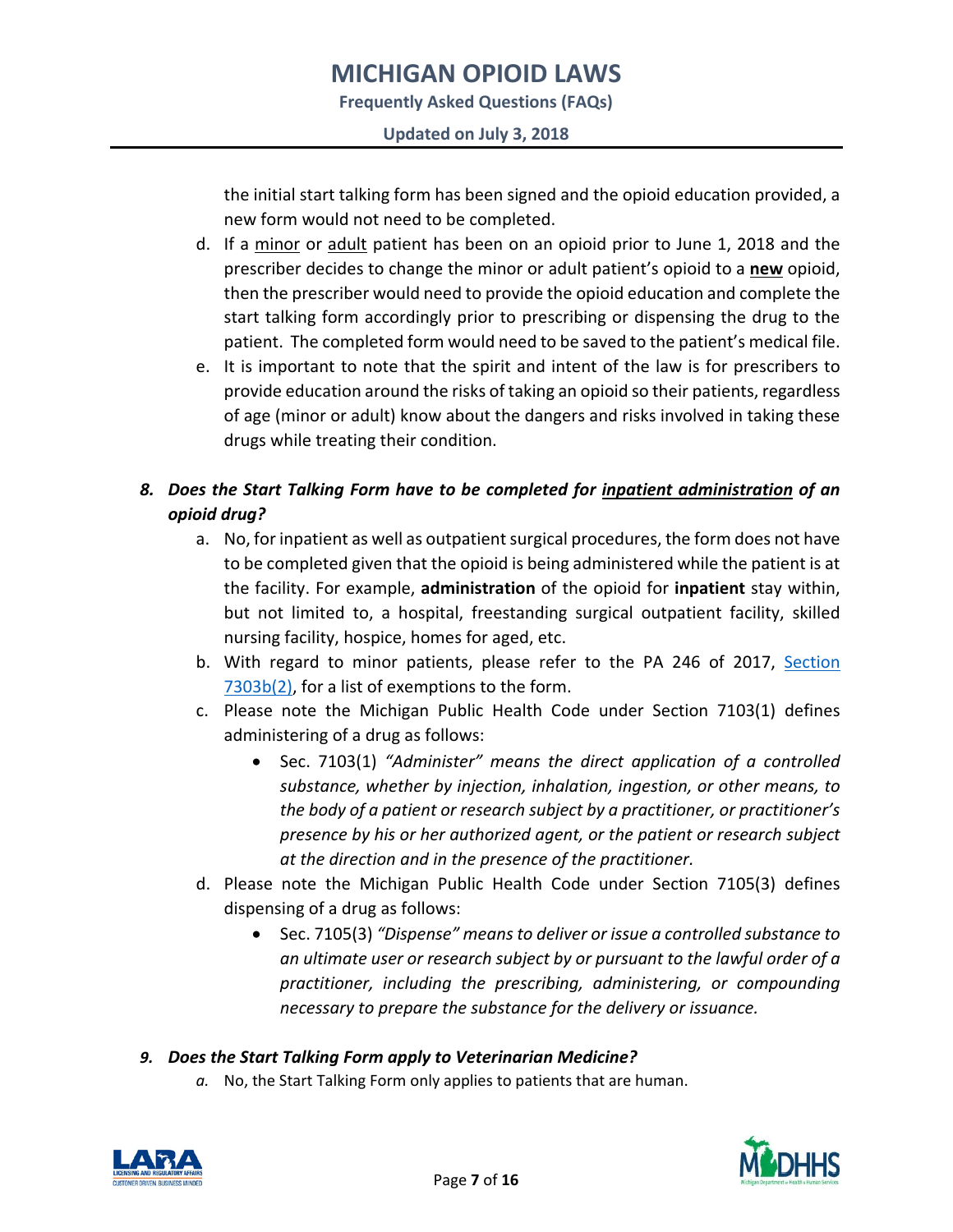**Frequently Asked Questions (FAQs)**

**Updated on July 3, 2018**

#### **[Public Act 247 of 2017](http://www.legislature.mi.gov/documents/2017-2018/publicact/pdf/2017-PA-0247.pdf) – Bona Fide Prescriber-Patient Relationship:**

- *1. How is a bona fide prescriber-patient relationship defined for the purpose of prescribing controlled substances? \*\*\*Please Take Notice PA 101 of 2018, moved the effective date of PA 247 of 2017 to March 31, 2019, or if rules are promulgated before this date that provide for alternatives to the bona fide prescriber-patient relationship, the date on which rules are promulgated.* 
	- a. LARA is working with the licensing boards, health care providers and stakeholders to address this new law through administrative rules prior to the new effective date of March 31, 2019.
- *2. Are prescribers required to see a patient in-person following the prescribing of a controlled substance?*
	- a. Public Act 247 of 2017 does not provide explicit guidelines for what constitutes follow-up care. It is up to each practitioner to put forth a good-faith effort to determine what constitutes follow-up care, taking into consideration the unique variables that exist to meet a patient's specific circumstances in providing the appropriate medical treatment.

## *3. Can another physician, covering for a patient's physician, refill a patient's controlled substance prescription?*

a. Provided a primary physician has established a bona fide prescriber-patient relationship with the patient receiving a controlled substance refill, the patient's primary physician may delegate their refill authority under the delegation provisions provided for in [MCL 333.16215,](http://www.legislature.mi.gov/(S(iy2r4pglqxjsuyw3osxabhzf))/mileg.aspx?page=getobject&objectName=mcl-333-16215) to a covering physician or other licensed health professional trained and authorized to perform the practice.

#### *4. Can a phone call fulfill the telemedicine requirements of Public Act 247?*

a. Pursuant to the definition of Telemedicine (defined by MCL 500.3476) states that "Telemedicine" means the use of an electronic media to link patients with health care professionals in different locations. To be considered telemedicine under this section, "the health care professional must be able to examine the patient via a real-time, interactive audio or video, or both, telecommunications system and the patient must be able to interact with the off-site health care professional at the time the services are provided."



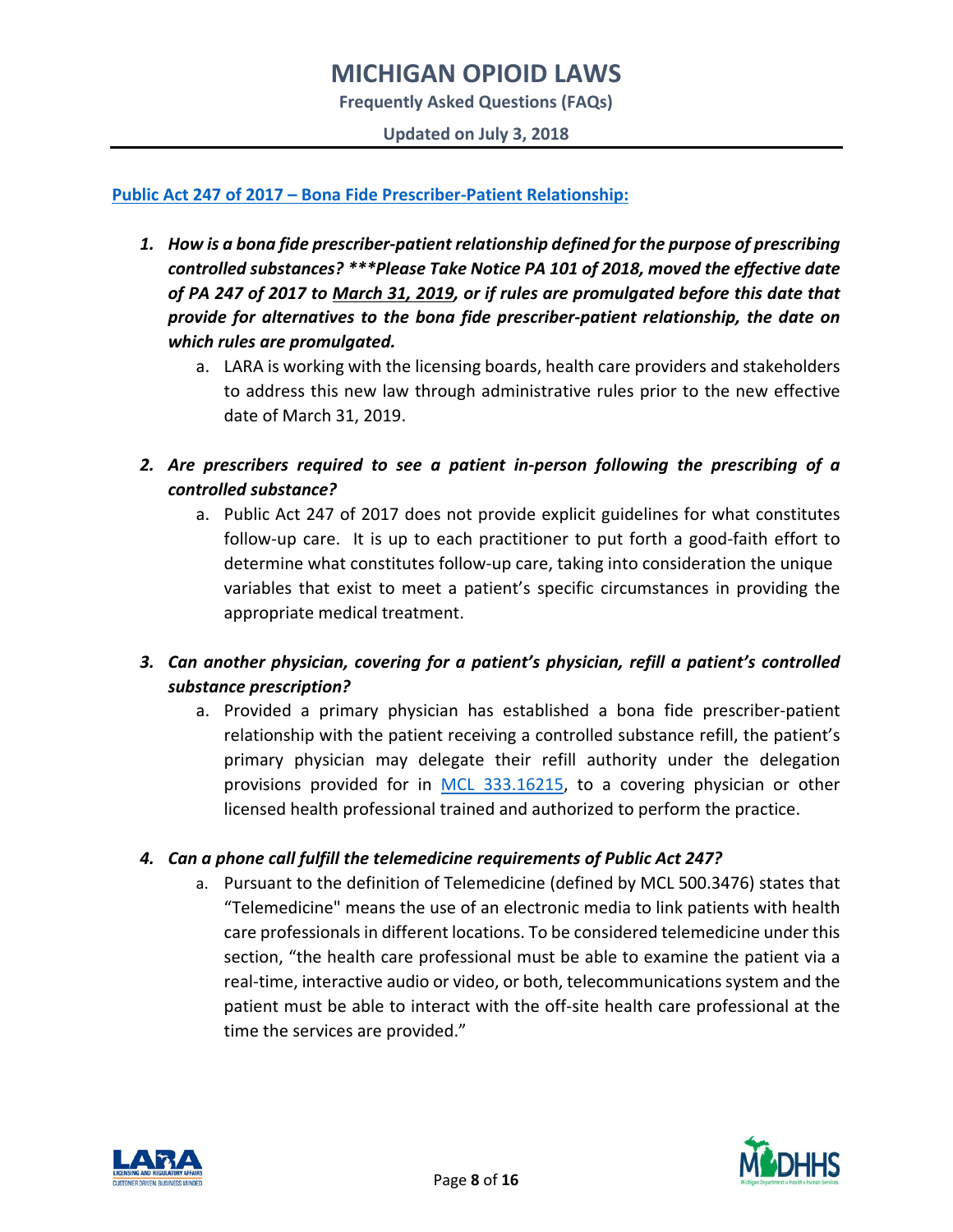**Frequently Asked Questions (FAQs)**

**Updated on July 3, 2018**

**[Public Act 248 of 2017](http://www.legislature.mi.gov/documents/2017-2018/publicact/pdf/2017-PA-0248.pdf) & [Public Act 249 of 2017](http://www.legislature.mi.gov/documents/2017-2018/publicact/pdf/2017-PA-0249.pdf) – MAPS Mandated Registration and Use:**

- *1. Are licensed prescribers required to register to the Michigan Automated Prescription System (MAPS) prior to prescribing or dispensing a controlled substance?* 
	- a. Yes, the law is effective on June 1, 2018 and prior to prescribing or dispensing a controlled substance to a patient, a licensed prescriber must be registered with MAPS.
- *2. Are licensed prescribers required to request MAPS reports prior to prescribing or dispensing a controlled substance?*
	- a. Yes, with the law taking effect on June 1, 2018, a licensed prescriber must request and review a MAPS report prior to prescribing or dispensing a schedule 2-5

controlled substance that exceeds a 3-day supply. Exemptions to this requirement include:

- i. If the dispensing occurs in a hospital or freestanding surgical outpatient facility licensed under Article 17 and the controlled substance is administered to the patient in that hospital or facility.
- ii. If the patient is an animal as that term is defined in [Section 18802,](http://www.legislature.mi.gov/(S(ltori1roudfqivt2le2r0yr1))/mileg.aspx?page=getobject&objectName=mcl-333-18802) the dispensing occurs in a veterinary hospital or clinic, and the controlled substance is administered to the animal in that hospital or clinic.
- iii. If the controlled substance is prescribed by a licensed prescriber who is a veterinarian and the controlled substance will be dispensed by a pharmacist.
- b. This law does not apply to a prescriber who orders a schedule 2-5 controlled substance for inpatient administration.
- c. Please note that licensed veterinarians who dispense schedule 2-5 controlled substances in quantities that exceed a 3-day supply, in their clinic or hospital office, are required to review MAPS prior to prescribing or dispensing of the schedule 2-5 controlled substance.
- d. Please note the Michigan Public Health Code under Section 7103(1) defines administering of a drug as follows:
	- Sec. 7103(1) *"Administer" means the direct application of a controlled substance, whether by injection, inhalation, ingestion, or other means, to the body of a patient or research subject by a practitioner, or practitioner's presence by his or her authorized agent, or the patient or research subject at the direction and in the presence of the practitioner.*



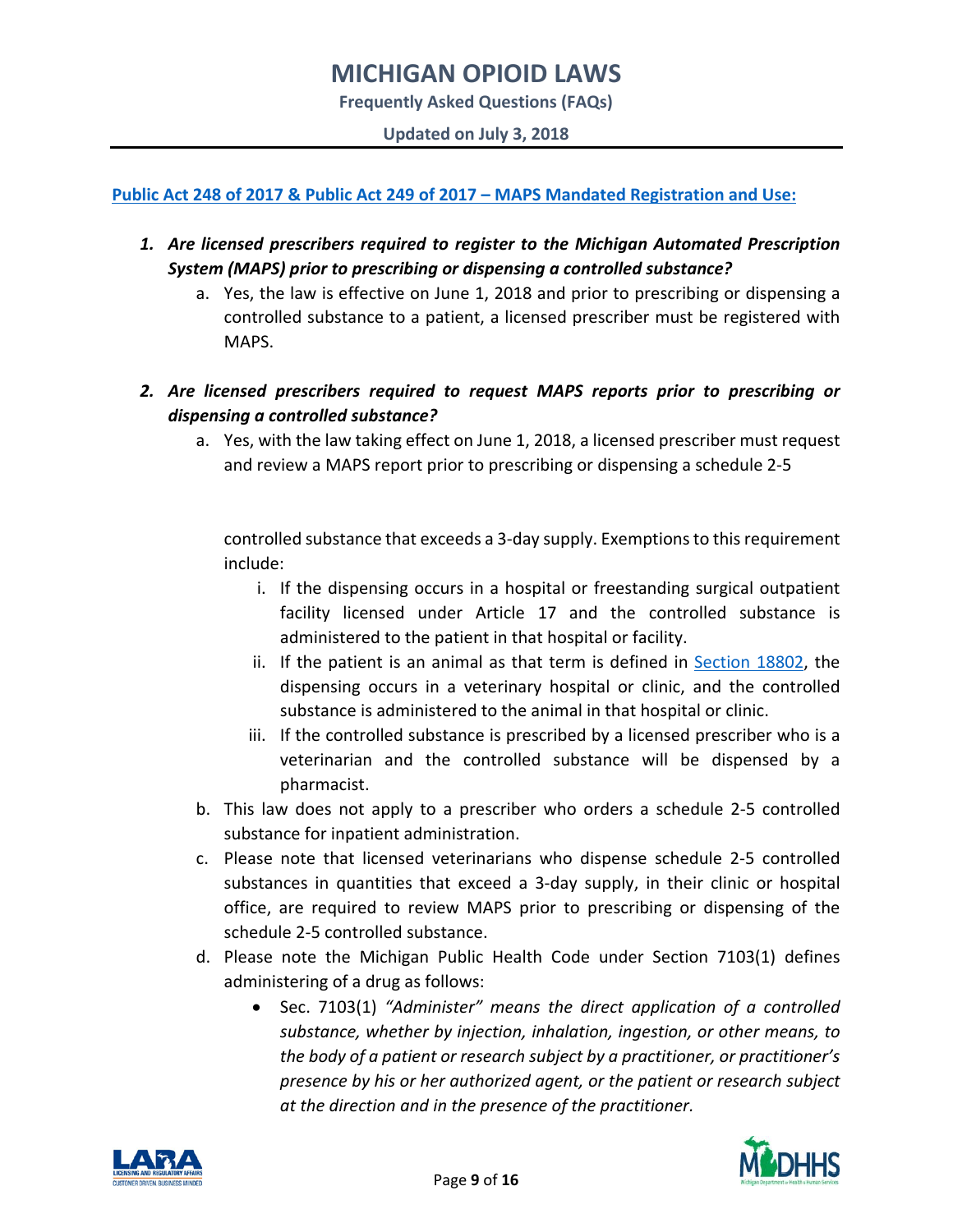**Frequently Asked Questions (FAQs)**

- e. Please note the Michigan Public Health Code under Section 7105(3) defines dispensing of a drug as follows:
	- Sec. 7105(3) *"Dispense" means to deliver or issue a controlled substance to an ultimate user or research subject by or pursuant to the lawful order of a practitioner, including the prescribing, administering, or compounding necessary to prepare the substance for the delivery or issuance.*

## *3. If a provider issues multiple prescriptions of the same drug on the same date but with instructions that the prescriptions be filled at a later date, such as a "do not fill until date" is the provider mandated to check MAPS on the date the prescriptions are issued or on the dates they are filled?*

- a. The MAPS mandate is tied to the date the prescription is issued, not the date it is filled or subsequent refill dates. Before issuing a **new** prescription for a schedule 2-5 controlled substance, the prescriber must obtain and view a MAPS report.
- b. It is important to note, however, that a provider is still expected to use his or her best clinical judgment in deciding whether issuing multiple prescriptions to a patient is appropriate.
- c. Also, please be aware that the DEA has regulations around the refilling of schedule 2 controlled substance prescriptions: [https://www.deadiversion.usdoj.gov/21cfr/cfr/1306/1306\\_12.htm](https://www.deadiversion.usdoj.gov/21cfr/cfr/1306/1306_12.htm)

### *4. Who should I contact should if I have difficulty registering to MAPS?*

- a. Please visit [www.michigan.gov/mimapsinfo,](http://www.michigan.gov/mimapsinfo) for additional MAPS information, training videos, and contact information.
- *5. How is the mandate to check MAPS going to be enforced? Statute only refers to the checking of MAPS before prescribing or dispensing a schedule 2-5 controlled substance that exceeds a 3-day supply. What constitutes "before"; is there a suggested timeframe for checking MAPS prior to prescribing or dispensing?*
	- a. It is best practice to check MAPS as close to when the prescribing or dispensing of a schedule 2-5 controlled substance occurs.
- *6. Are licensees subject to a sanction for failing to register to MAPS prior to prescribing or dispensing a schedule 2-5 controlled substance?* 
	- a. The law is effective on June 1, 2018 and the Bureau of Professional Licensing (BPL) within LARA may issue a letter to a licensed prescriber notifying the licensee that he/she may be in violation of the PA 248 of 2017 (mandated registration and use of MAPS). Receiving this letter is not considered discipline.



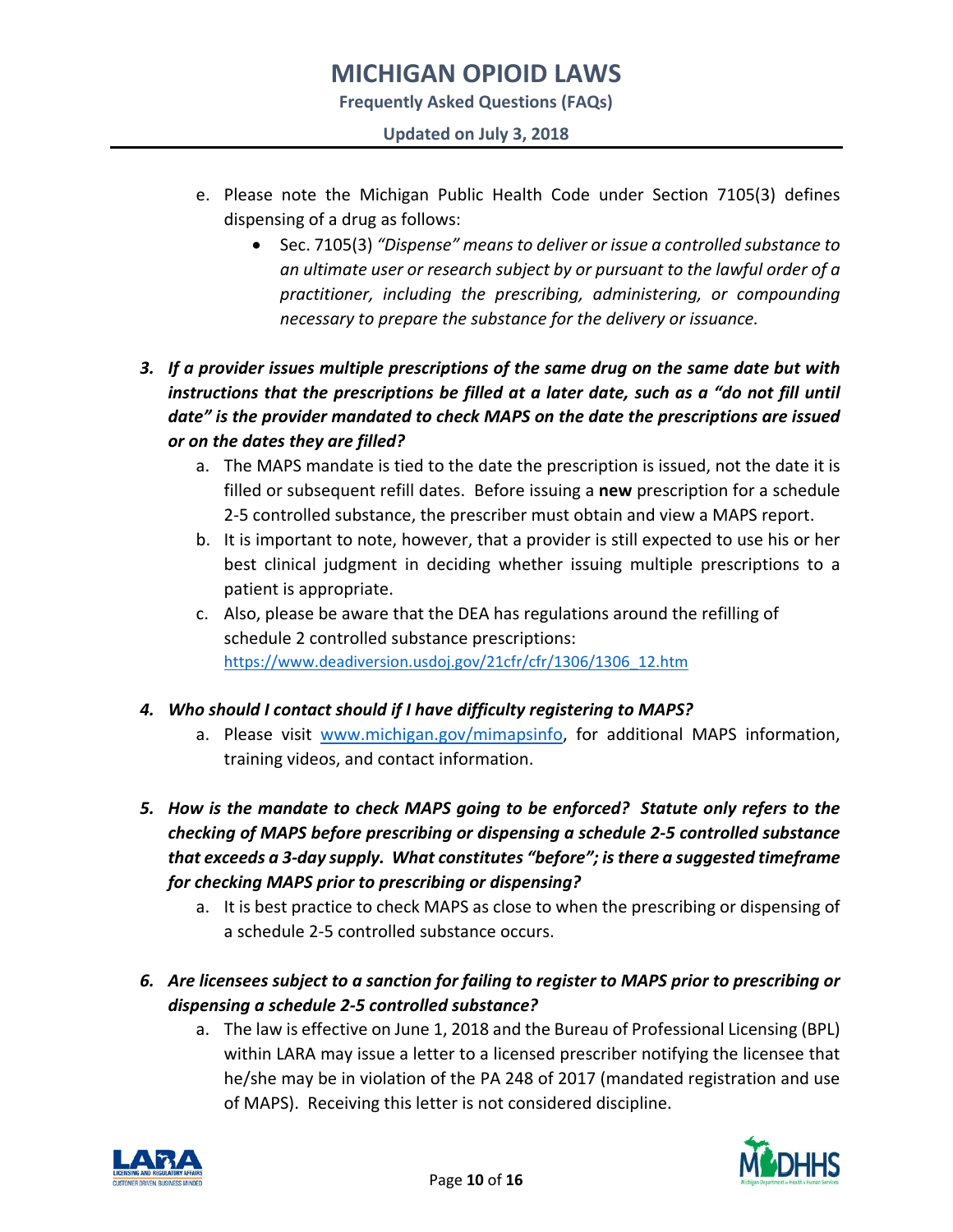**Frequently Asked Questions (FAQs)**

#### **Updated on July 3, 2018**

b. However, pursuant to the provisions contained in  $MCL$  333.16221(w) and  $MCL$ [333.16226\(1\)\(w\),](http://www.legislature.mi.gov/(S(ojy52v2o32cjvgnohlvvowuc))/mileg.aspx?page=getObject&objectName=mcl-333-16226) also effective on June 1, 2018, licensees who fail to register with MAPS prior to prescribing or dispensing a controlled substance to a patient, may be subject to board sanctions against their license that include: denial, fine, reprimand, probation, limitation, suspension, revocation, or permanent revocation.

## *7. Are licensees subject to sanctions for failing to request and review a MAPS report, prior to prescribing or dispensing a schedule 2-5 controlled substance that exceeds a 3-day supply?*

- a. The law is effective on June 1, 2018 and BPL has the option to issue a letter to a licensed prescriber notifying the licensee that they he/she may be in violation of the requirement to obtain and review a MAPS report prior to prescribing or dispensing a schedule 2-5 controlled substance that exceeds a 3-day supply. Receiving this letter is not considered discipline.
- b. However, pursuant to the provisions contained in [MCL](http://www.legislature.mi.gov/(S(53suox0qcrxujya0byhvu0dr))/mileg.aspx?page=getObject&objectName=mcl-333-16226) 333.16221 $(w)$  and MCL [333.16226\(1\)\(w\),](http://www.legislature.mi.gov/(S(53suox0qcrxujya0byhvu0dr))/mileg.aspx?page=getObject&objectName=mcl-333-16226) also effective on June 1, 2018, licensees who fail to request and review a MAPS report prior to prescribing or dispensing a controlled substance that exceeds a 3-day supply, may be subject to board sanctions that include: denial, fine, reprimand, probation, limitation, suspension, revocation, or permanent revocation.
- *8. Are all practitioners required to register with MAPS, even if they do not anticipate prescribing or dispensing controlled substances?*
	- a. The law is effective on June 1, 2018 and prescribers are only required to register with MAPS if they are prescribing or dispensing controlled substances, in any quantity.
- *9. Many physicians have staff (e.g. Registered Nurse, Office Administrator) checking MAPS for them. Will this be in compliance with new regulations as long as the physician checked MAPS, even if they did not personally run MAPS?*
	- a. If a user is registered as a prescriber delegate and requests a MAPS report on the prescriber's behalf for the prescriber to review, this will be in compliance with new regulations. A prescriber delegate must select the prescriber for whom he/she are requesting a MAPS report.
	- b. Please note it is important that the prescriber reviews the MAPS report prior to prescribing or dispensing a schedule 2-5 controlled substance that exceeds a 3 day supply.



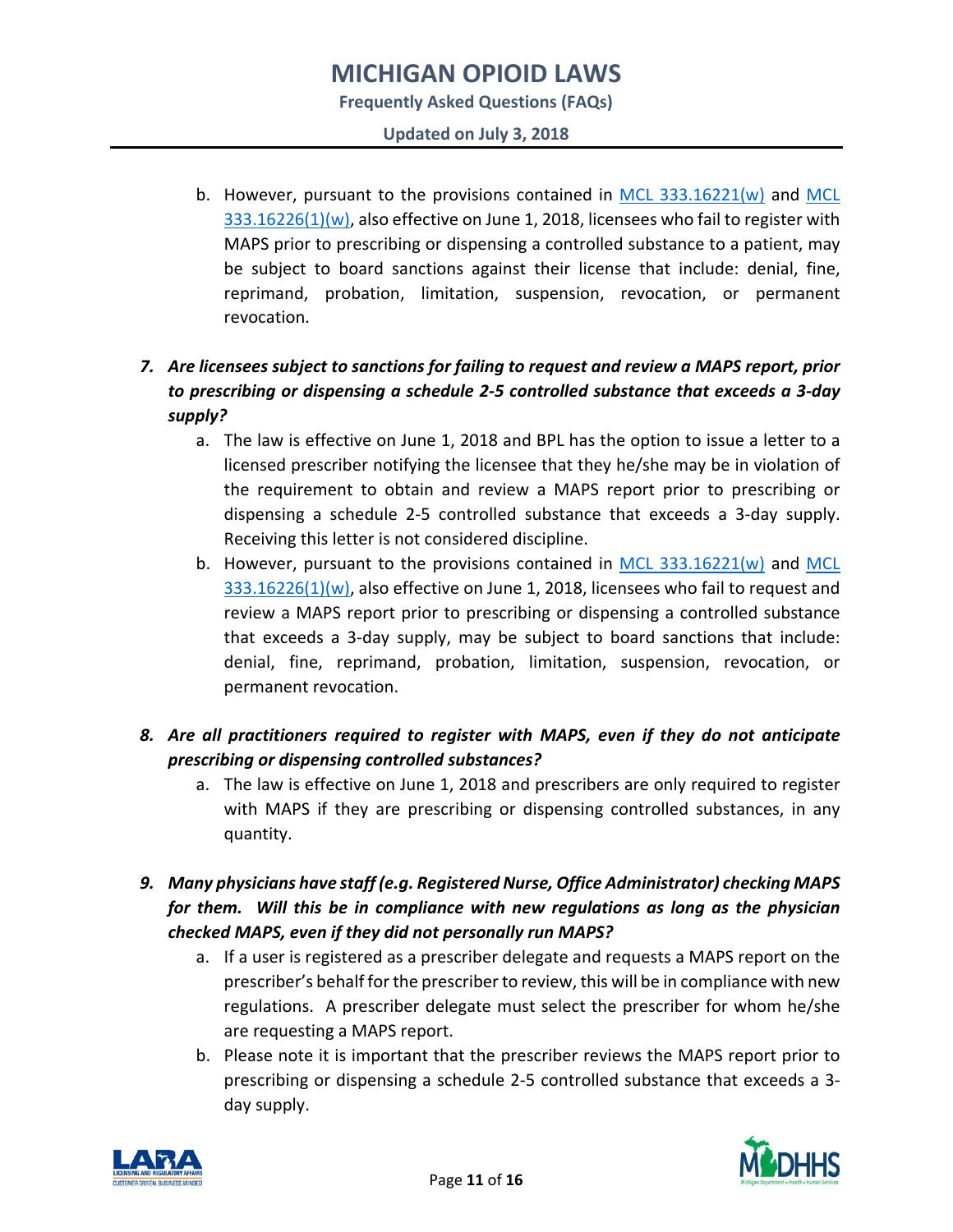**Frequently Asked Questions (FAQs)**

#### *10. How does the Department know when MAPS has been queried?*

a. MAPS software maintains detailed user records of MAPS usage for each user account and the system itself maintains audit trails. The Bureau has the ability to audit a licensee's MAPS account to review and verify user data to determine compliance.

### *11. Is the MAPS requirement met if a provider runs a MAPS report for a patient pre-op and dispenses a controlled substance at hospital discharge?*

a. This depends on when the MAPS report was run. If the patient is admitted to a hospital, they will not be filling their own prescription, therefore a MAPS review at admission is adequate. In an outpatient setting, checking MAPS should occur as close to when the schedule 2-5 controlled substance is prescribed and/or dispensed to the patient. Please refer to the answer provided under question 4 on page 8.

### *12. Are prescribers required to check MAPS for all patients, regardless of age? Are there exemptions for infants or toddlers?*

a. The MAPS requirements apply to all patients, regardless of age.

### *13. Are VA practitioners in Michigan required to comply with the registration and MAPS report requirements?*

a. No, while not required under federal law to use MAPS, in many instances the VA is using MAPS.

### *14. What happens if MAPS is down or an internet connection cannot be established to check MAPS? Is there a suggested protocol to follow?*

- a. If the licensed prescriber's internet connection is down, making it so the licensee cannot run a MAPS report, it is advised that the licensee document or note such issues and make the best possible clinical judgement on how to appropriately treat the patient.
- b. If MAPS is down or there is an outage of the system, BPL will work with its vendor, Appriss Health, to get the system resumed. Also, through the system audit trail, BPL will make sure that licensees are not impacted if they are questioned about not checking MAPS during the timeframe of a possible outage of MAPS.
- c. If licensees experience any difficulty accessing MAPS, they may also contact the MAPS support team at [BPL-MAPS@michigan.gov](mailto:BPL-MAPS@michigan.gov) or visiting [www.michigan.gov/mimapsinfo.](http://www.michigan.gov/mimapsinfo)



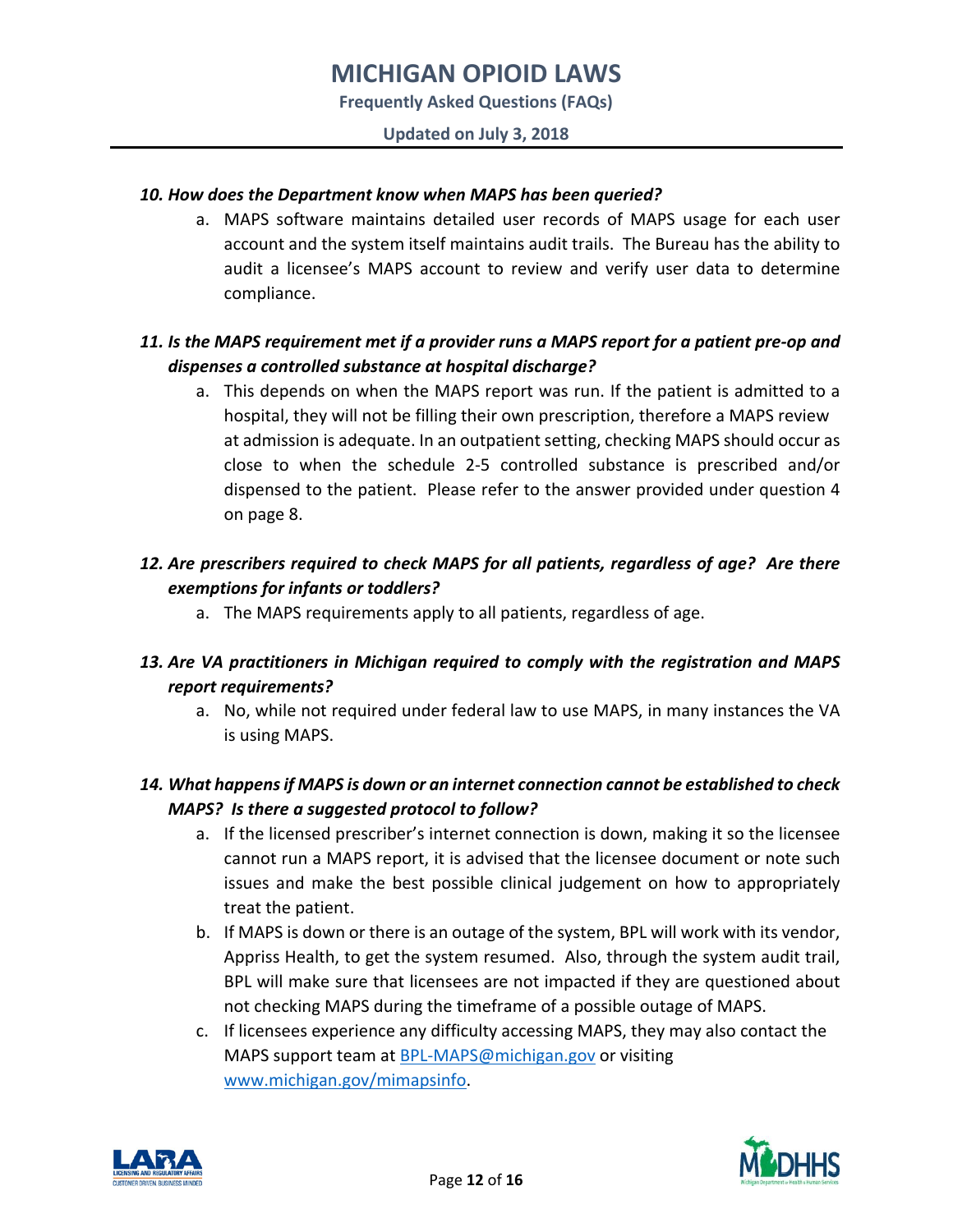**Frequently Asked Questions (FAQs)**

**Updated on July 3, 2018**

### *15. What happens if MAPS is down or an internet connection cannot be established to report data to MAPS? Is there a suggested protocol to follow?*

- a. Licensed dispensers are required to report data to MAPS and if the licensee's IT system is down or they have no internet connection, it is advised that the licensed dispenser take note of all reportable actions that have occurred while MAPS is down and input the data into MAPS when normal functionality resumes.
- b. If MAPS is down or there is an outage of the system, BPL will work with its vendor, Appriss Health, to get the system resumed. Also, through the system audit trail, BPL will make sure that licensed dispensers are not impacted if they are questioned about not reporting to MAPS during the timeframe of a possible outage of MAPS.

#### *16. Can a practitioner request a MAPS report on any individual?*

a. No. Pursuant to [MCL 333.7333a](http://www.legislature.mi.gov/(S(jhtky34strhbqg0g355zbuvd))/mileg.aspx?page=GetObject&objectname=mcl-333-7333a) MAPS reports can only be requested for individuals who are a bona-fide current patient of the licensed practitioner.

#### *17. Are prescribers and dispensers permitted to print out MAPS reports on each patient?*

a. Yes, throughout the course of standard medical practice, MAPS reports can be printed out for each patient.

### *18. Are prescribers and dispensers permitted to discuss MAPS report information with patients when relevant or appropriate?*

- a. Yes, when relevant, MAPS information can be discussed with the patient. An example of a relevant application would be going over the MAPS data with the patient. Further, pursuant t[o MCL 333.7333a,](http://www.legislature.mi.gov/(S(jhtky34strhbqg0g355zbuvd))/mileg.aspx?page=GetObject&objectname=mcl-333-7333a) patients are not permitted to obtain a copy of their MAPS report.
- *19. Are prescribers and dispensers permitted to document MAPS findings and information within their notes?*
	- a. Yes, MAPS users are permitted to document MAPS findings and information within their notes.

#### *20. Can prescribers and dispensers maintain records from MAPS directly in the EHR?*

a. Yes. MAPS users can maintain a MAPS report (HTML format) in the EHR or EMR. However, the prescriber or EHR/EMR vendor cannot pull the data from the report and upload the data in a way where the data is combined with other data sets within the EHR/EMR. If a prescriber saves the MAPS report in the EHR/EMR, the



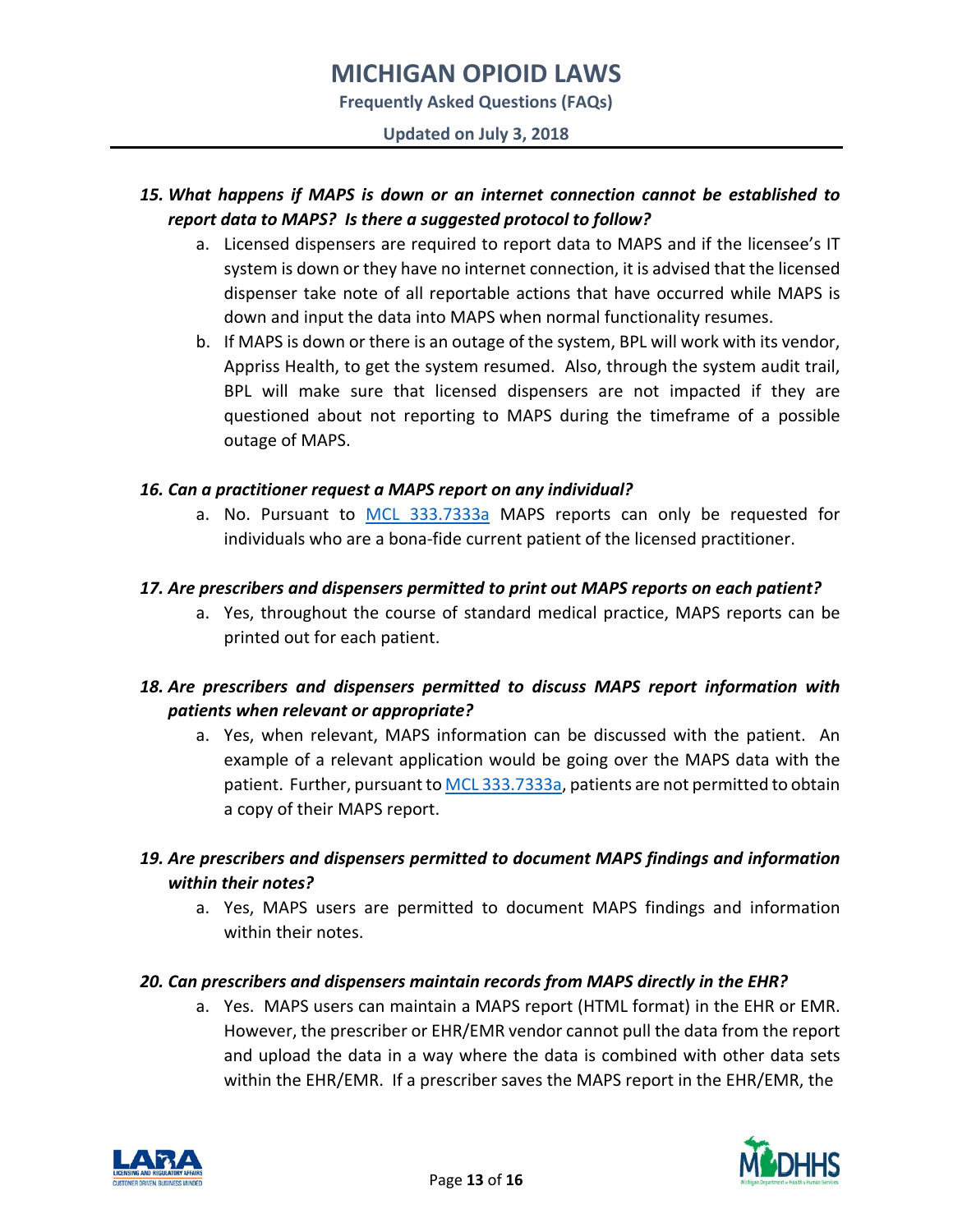**Frequently Asked Questions (FAQs)**

prescriber will need to make sure it is saved in a way where the patient or other unauthorized users of the EHR/EMR cannot access the report.

b. Please note, prescribers and dispensers are not required to save a copy of the MAPS report, whether electronic or hard copy, as the software system that MAPS operates on also has audit trail capabilities.

## *21. Can prescribers and dispensers discuss MAPS report information with other physicians treating the patient? Is the answer to the question dependent on if the other physician is listed as a prescriber on the MAPS report that was run?*

a. BPL cannot advise on federal privacy protections that may apply; however, prescribers and dispensers can discuss MAPS report information with other physicians treating the patient during the normal course of coordinating care for the patient.

### *22. If a practitioner requests a MAPS report and detects possible illegal activity, can the practitioner give the MAPS report to a law enforcement agency?*

a. No, however the practitioner can notify law enforcement and law enforcement could then open a bona-fide drug related investigation and request a MAPS report for the specific case through BPL.

### **[Public Act 250 of 2017](http://www.legislature.mi.gov/documents/2017-2018/publicact/pdf/2017-PA-0250.pdf) – Substance Use Disorder Services:**

- *1. Will the Department be providing health registrants and licensees who treat a patient for an opioid-related overdose, with suggested resources for providing the patient with information on substance use disorder services?*
	- a. Health professionals are encouraged to visit the DHHS website that provides resources for providers: [www.michigan.gov/stopoverdoses.](http://www.michigan.gov/stopoverdoses) This site contains information related to treatment resources, including a list of treatment programs compiled for each county in the state.

### **[Public Act 251 of 2017](http://www.legislature.mi.gov/documents/2017-2018/publicact/pdf/2017-PA-0251.pdf) – 7 Day Supply of an Opioid for Acute Pain:**

- *1. Are there new requirements that exist for practitioners treating patients with acute pain? How is acute pain defined in the new law?*
	- a. Yes. Starting on July 1, 2018, if a licensed prescriber is treating a patient for acute pain, the prescriber shall not prescribe more than a 7-day supply of an opioid within a 7-day period.



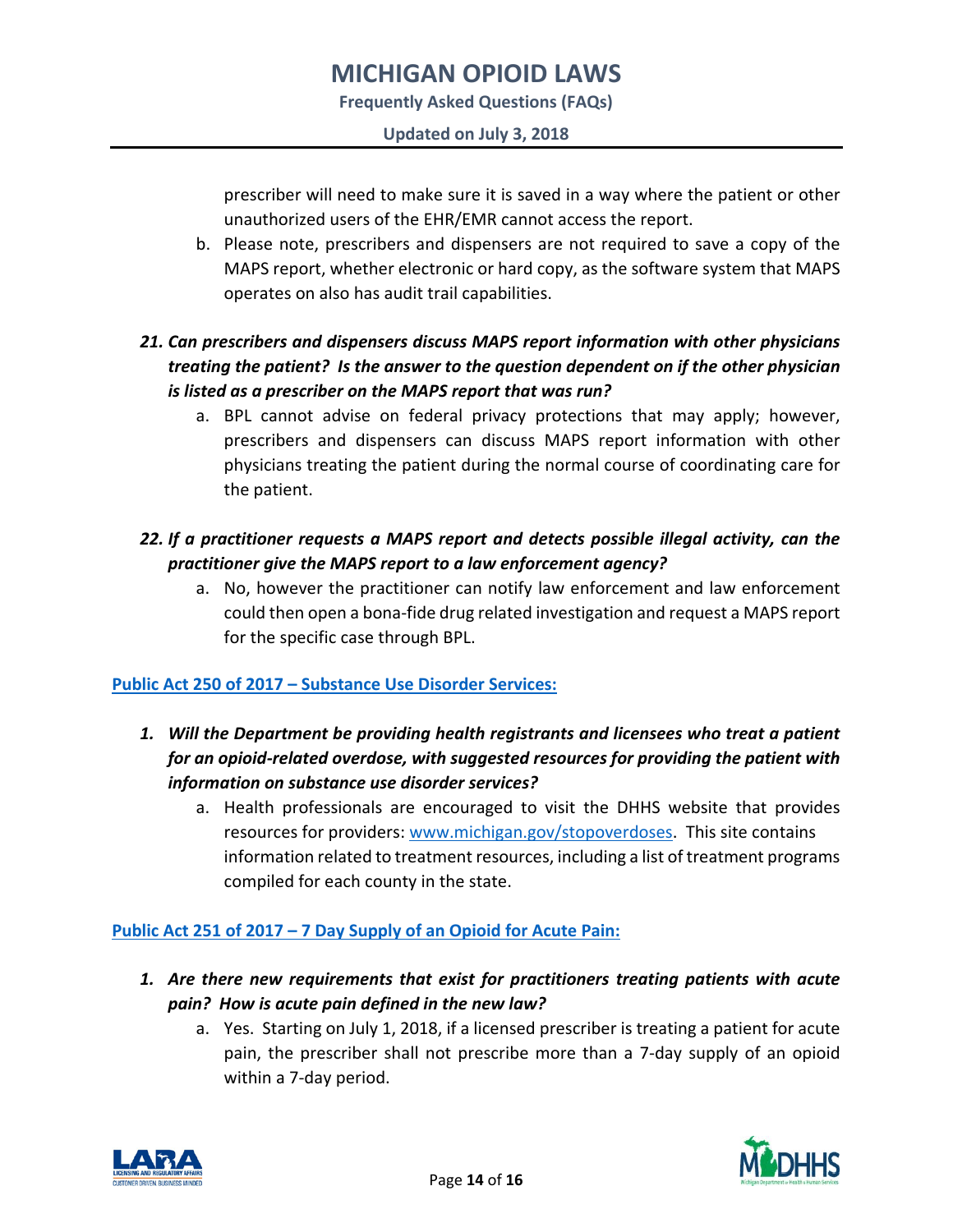**Frequently Asked Questions (FAQs)**

#### **Updated on July 3, 2018**

- b. Public Act 251 of 2017 defines acute pain as pain that is the normal, predicted physiological response to a noxious chemical or mechanical stimulus and is typically associated with invasive procedures, trauma, and disease, and usually lasts for a limited amount of time.
- c. This law does not apply to chronic pain.
- *2. With regard to the new requirements for treating acute pain, a majority of surgeries will only require a patient to be prescribed up to a 7-day supply of opioids. However, does the 7-day requirement apply to larger, and more complex surgeries, which may result in a patient needing more than a 7-day supply of opioids?*
	- a. In instances involving major surgery, providers should review the definition of acute pain, and the patient's prognosis, and determine whether circumstances justify prescribing beyond a seven-day supply.
- *3. Does the 7-day supply of an opioid for acute pain apply to Veterinarian Medicine?*
	- a. No, this law only applies to patients that are human.

### **[Public Act 252 of 2017](http://www.legislature.mi.gov/documents/2017-2018/publicact/pdf/2017-PA-0252.pdf) – Review MAPS prior to Prescribing or Dispensing Buprenorphine or Methodone:**

- *1. Are practitioners dispensing or prescribing buprenorphine or a drug containing buprenorphine or methadone subject to MAPS requirements?*
	- a. Beginning March 27, 2018, before dispensing or prescribing buprenorphine, or a drug containing buprenorphine or methadone, to a patient in a substance use disorder program, a prescriber shall obtain and review a MAPS report concerning that patient.

### **[Public Act 253 of 2017](http://www.legislature.mi.gov/documents/2017-2018/publicact/pdf/2017-PA-0253.pdf) – Medicaid Eligibility for Substance Use Disorder Services:**

- *1. Is Michigan's Medicaid population eligible for medically necessary treatment for opioid use disorders?* 
	- a. Public Act 253 of 2017 codifies within Michigan's Social Welfare Act, that eligible Medicaid individuals may receive medically necessary acute medical detoxification for opioid use disorders, medically necessary inpatient care at an approved facility, or care in an appropriately licensed substance use disorder residential treatment facility.